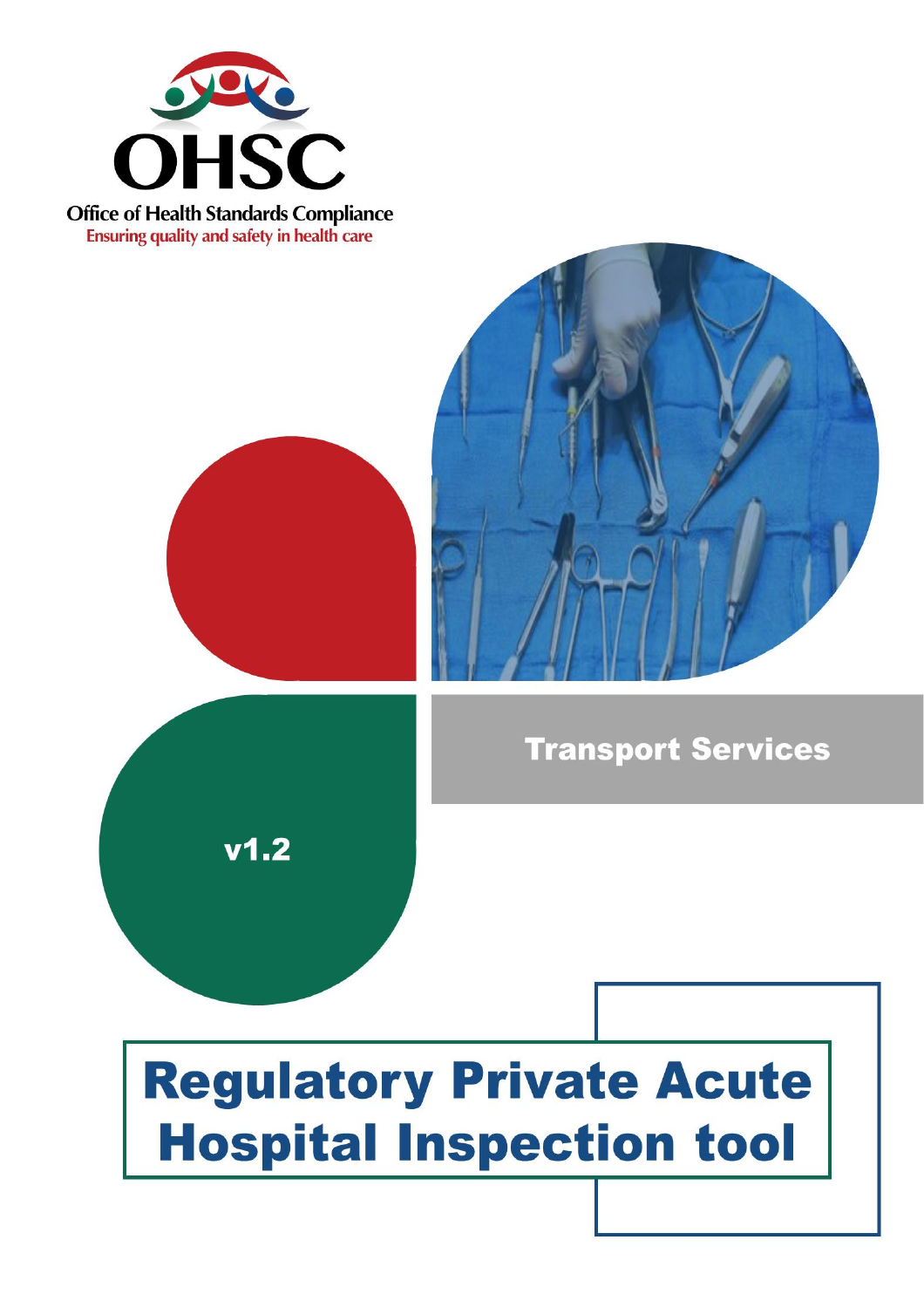

The National Health Act, 2003 (Act No. 61 of 2003) provides for quality requirements and standards in respect of health services provided by health establishments to the public. The main objective is to promote and protect the health and safety of the users of health services and contribute to improved outcomes and improved population health.

To achieve this mandate, standardised inspection tools aligned to Norms and Standards Regulations applicable to different categories of health establishments promulgated by the Minister of Health in 2018 have been developed for Private Acute Hospitals.

#### **Acknowledgements**

There are many people who have contributed to the development of the Regulatory Private Acute Hospital Inspection Tools Version 1.2. The Office of Health Standards Compliance wishes to extend most heartfelt acknowledgement and gratitude to the following:

- The WHO technical team for providing guidance on the very first draft inspection tools database
- OHSC CEO Dr Siphiwe Mndaweni and Executive Manager for Health Standards Design, Systems and Support Ms Winnie Moleko for providing strategic and operational support.
- Former Health Standards Development and Training unit Director Dr Grace Labadarios
- Systems, Data Analysis and Research unit Director Dr Thabiso Makola who is also the Acting Director for Health Standards Development and Training unit
- The Health Standards Development and Training unit (Mr Jabu Nkambule who led the team and worked tirelessly with the leadership of Hospital Association of South Africa (HASA) during various development stages of the tool, Ms Florina Mokoena, Ms Mosehle Matlala, Ms Busisiwe Mashinini) and contract workers Ms Thresia Pather and Ms Busi Ngubane for the development of the Private Acute Hospital Inspection tools.
- The internal OHSC teams Compliance Inspectorate; Systems, Data Analysis and Research for their contribution during the development of the Inspection tools and Information Technology and Communication and Stakeholder Relations for providing support.
- Provincial Department of Health private hospital licensing units' personnel (Ms Pinki Belot Free State Province, Ms Dimakatso Moeketsi and Ms Zandile Nzuza - Kwa-Zulu Natal -Province, Ms Kim Jacobs - Western Cape Province, Ms Bulelwa Peter - Eastern Cape Province, Ms Pakama Nqadala

- Northern Cape Province, Ms Lindiwe Mkhatshwa - Mpumalanga Province, and Ms Patience Ntamane - Gauteng Province) for their valuable input and support.

- The Certification and Enforcement Committee of the OHSC Board for reviewing the tools and for recommending to the Board for approval.
- The Hospital Association of South Africa (HASA) for their commitment and constructive engagements during the consultative process and for affording the OHSC an opportunity to conduct scoping visits in the private hospital health establishments.

It is hereby certified that these Regulatory Private Acute Hospital Inspection tools version 1.2 was developed by the Office of Health Standards Compliance.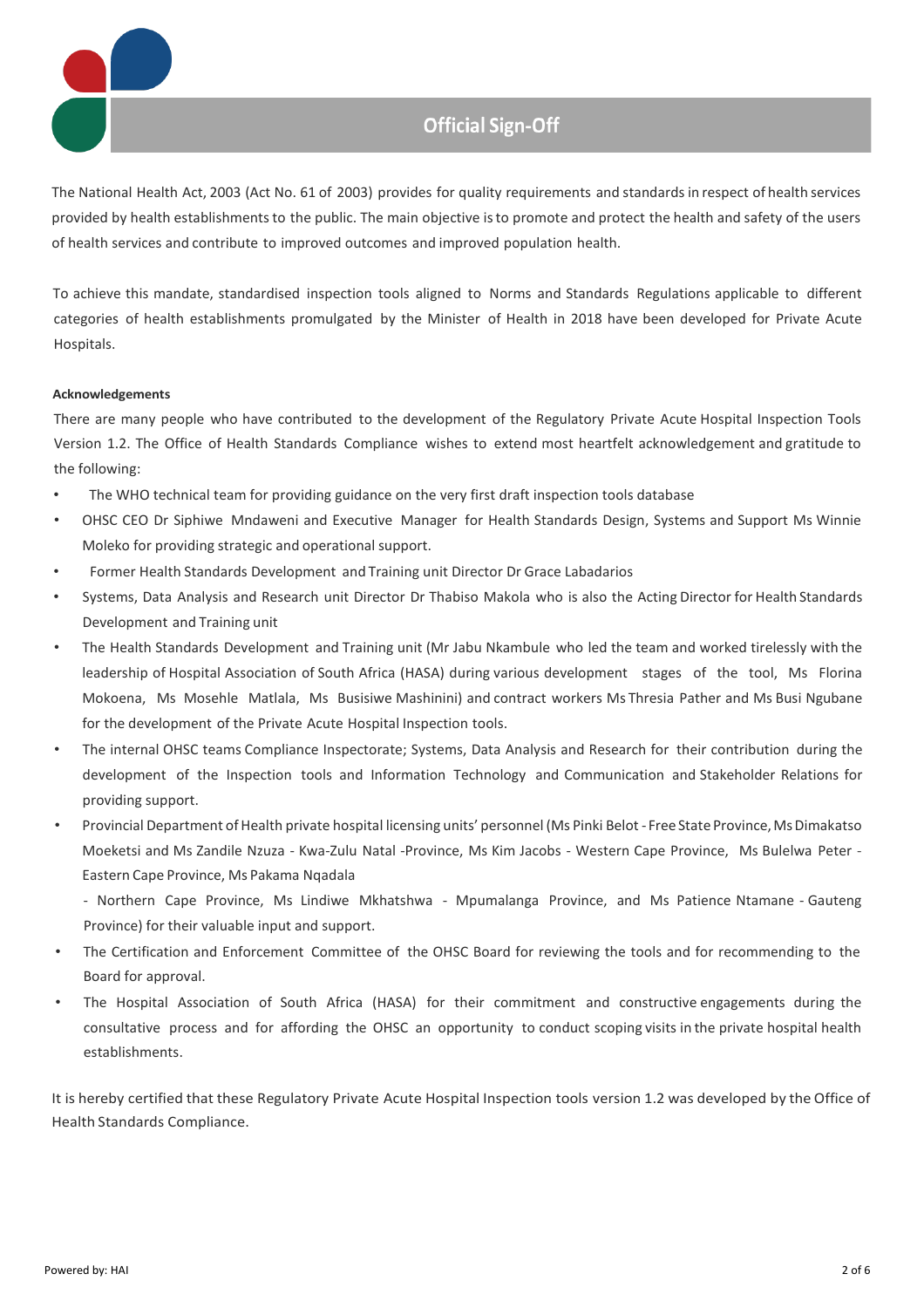Ill overme

Ms. W Moleko Executive Manager Health Standards Development Analysis and Support Date: 31/03/2022

أديية  $\sim$   $\sim$ 

Dr. S. Mndaweni Chief Executive Officer Date: 31/03/2022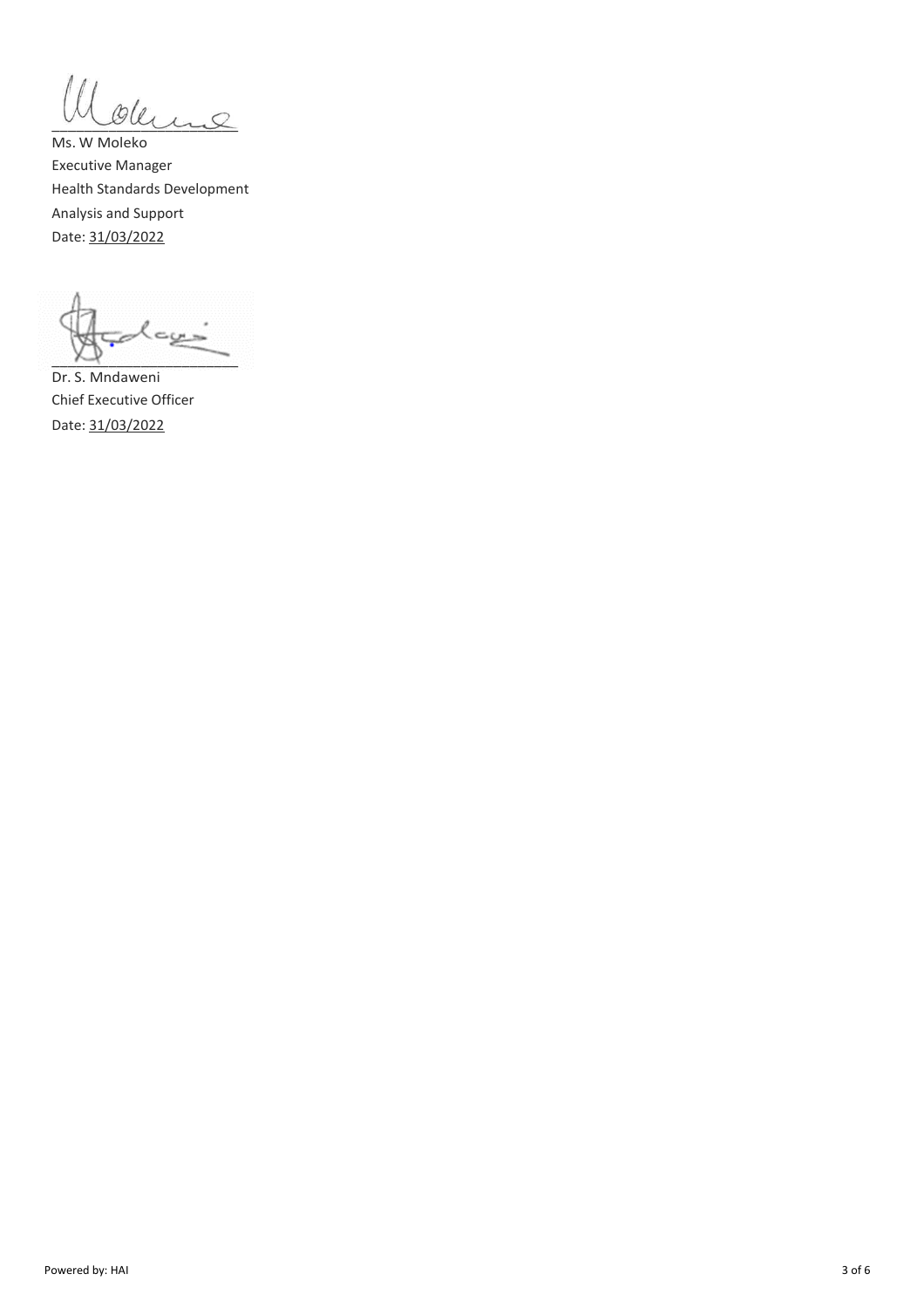| acility<br>г |  |
|--------------|--|
|              |  |

Date:

- **Tool Name:** Regulatory Private Acute Hospital inspection tool v1.2 Final
- **HEs Type:** Hospitals
- **Sector:** Private
- **Specialization:** Private Acute Hospital
- **Created By: Health Standards Development and Training**

# **38 Transport Services**

# **Domain 38.5 FACILITIES AND INFRASTRUCTURE**

**Sub Domain 38.5.1 16** Transport management

**Standard 38.5.1.1 16(1)** The health establishment must ensure that vehicles used to transport users and health care personnel are safe and well maintained.

#### **Criterion 38.5.1.1.1 16(2)(a) The health establishment must ensure that vehicles, owned or used, are licensed and maintained.**

**38.5.1.1.1.1** Maintenance schedule for vehicles that belong to health establishment are available.

#### **Assessment type:** Document - **Risk rating:** Essential measure

The maintenance schedule must include all vehicles in the fleet and must be updated annually. Not applicable: Never

| Score | Comment                                                             |
|-------|---------------------------------------------------------------------|
|       |                                                                     |
|       |                                                                     |
|       | 30 F 4 4 4 3 Desarde are available far all maintenance vindertakers |

#### **38.5.1.1.1.2** Records are available for all maintenance undertaken.

# **Assessment type:** Document - **Risk rating:** Essential measure

Records of all maintenance carried out for all vehicles must be available. This includes, but is not limited to, invoices from service providers. Not applicable: Never

| Score | Comment |
|-------|---------|
|       |         |
|       |         |

#### **38.5.1.1.1.3** All official vehicles used to render services for the health establishment are licensed annually.

# **Assessment type:** Document - **Risk rating:** Essential measure

As required in Chapter 3 of the National Road Traffic Act No 93 of 1996, section 4, valid copies of license certificates for all vehicles must be available. Not applicable: Never

| Score | Comment |
|-------|---------|
|       |         |
|       |         |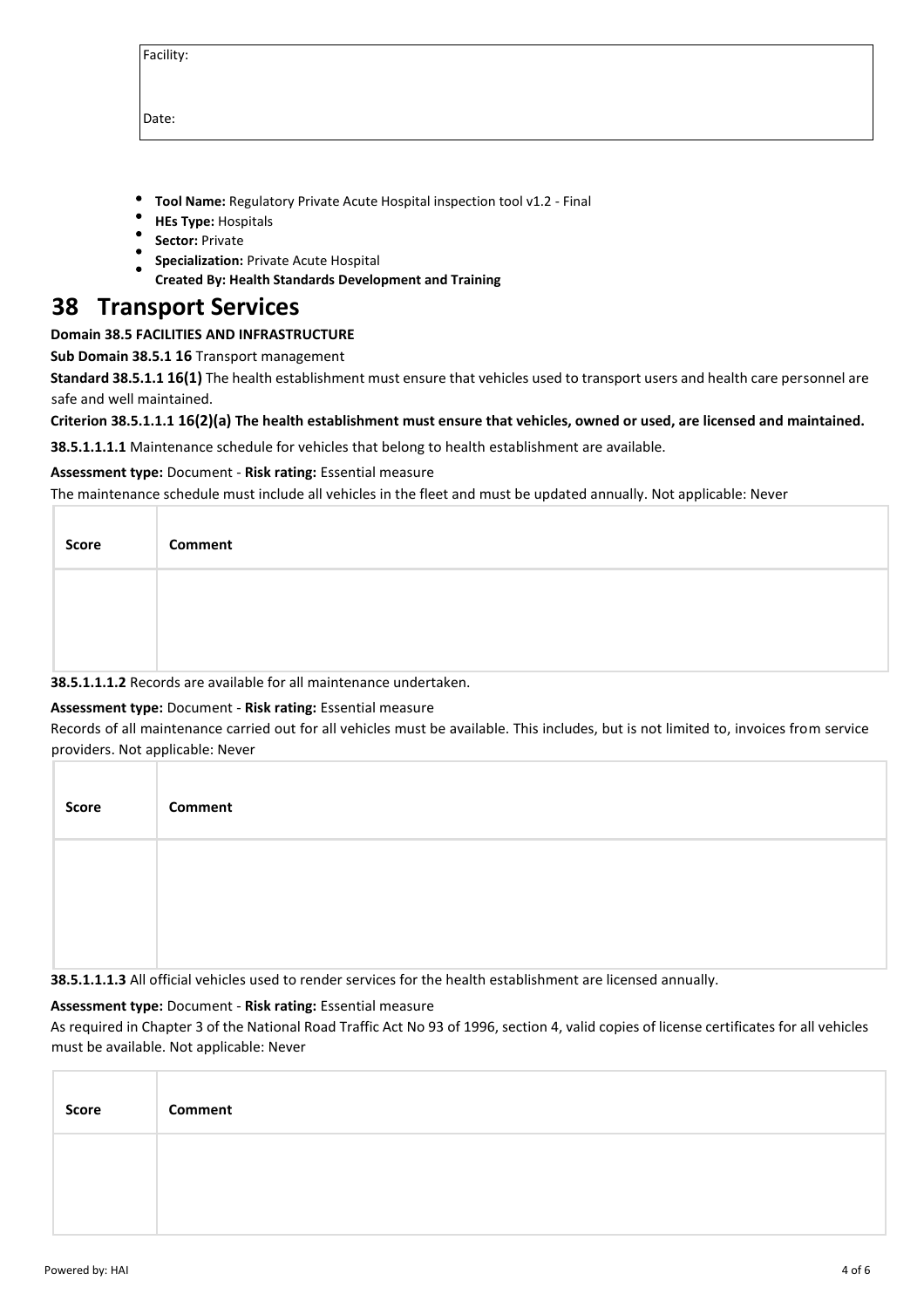| <b>Score</b> | Comment |
|--------------|---------|
|              |         |
|              |         |

**Criterion 38.5.1.1.2 16(2)(b) The health establishment must ensure that drivers have a valid driver's license and or public transport driving permit.**

**38.5.1.1.2.1** A copy of a valid driver's licence for each person employed as a driver is available.

#### **Assessment type:** Document - **Risk rating:** Essential measure

Each person employed as a driver must be in possession of an appropriate licence in compliance with National Road Traffic Act regulations. Copies of valid driver's licence must be available. Score 1 if valid driver's licence is available and score 0 if not.

| <b>Aspects</b> | Score | Comment |
|----------------|-------|---------|
|                |       |         |
| 1. Driver 1    |       |         |
| 2. Driver 2    |       |         |
| 3. Driver 3    |       |         |

**38.5.1.1.2.2** A copy of a professional driver's permit is available for each person employed as a driver.

### **Assessment type:** Document - **Risk rating:** Essential measure

As required in Chapter 4 of the National Road Traffic Act No 93 of 1996 section 32 copies of valid professional driver's permits must be available (where applicable). Score 1 if valid professional drivers permit is available and score 0 if not. Not applicable: Where drivers are not expected to have a professional driver's permit.

| Score          | <b>Comment</b> |              |                |
|----------------|----------------|--------------|----------------|
|                |                |              |                |
|                |                |              |                |
| <b>Aspects</b> |                | <b>Score</b> | <b>Comment</b> |
| 1. Driver 1    |                |              |                |
| 2. Driver 2    |                |              |                |
| 3. Driver 3    |                |              |                |